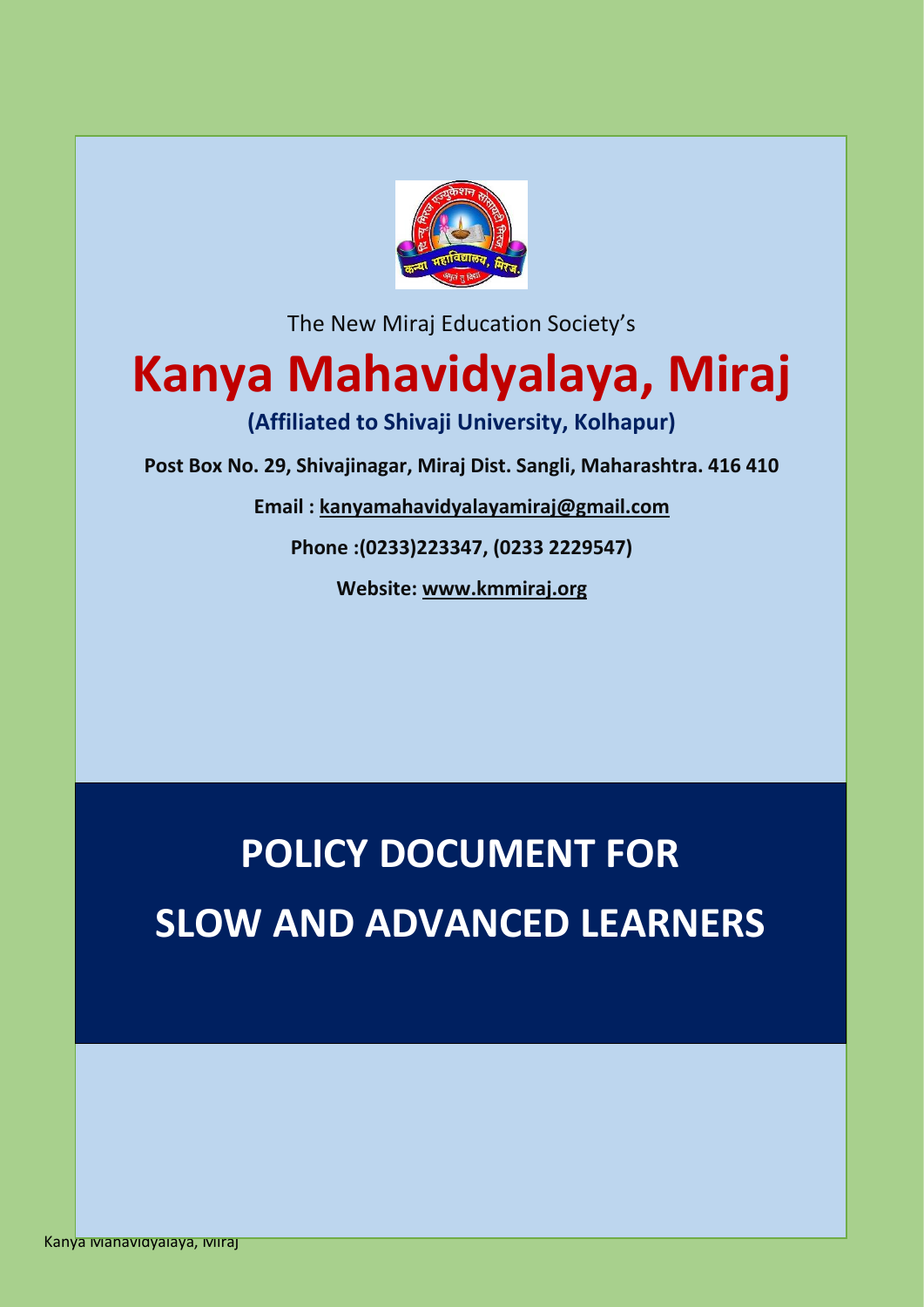### **Policy document for Slow and Advanced learners**

Kanya Mahavidyalaya, Miraj has established itself as an excellent institution by providing quality teaching-learning to students. The college offers learner-centered teachinglearning, which includes a number of curricular, co-curricular and extra-curricular activities for the holistic development of students from diverse backgrounds, especially in rural arears. The college recognizes that every student's interest and pace of learning is different. The college considers that some learners are not so-gifted (Slow learners) and whereas some are gifted learners' levels of learners and plan accordingly to deliver learner centric teaching learning. Accordingly, additional teaching and some programs are planned in the college.

#### **Advanced and Slow Learners**

Advanced learners are the students who understand a taught topic relatively faster than the other students in the class and obtain high marks. They have more potential and talent than the others in the class. These students are with better academic understanding, as well. Likewise, the slow learners are mostly lag behind in their academic pursuit and find it difficult to understand the subject. The weak performance may not be sign of the poor capacity or talent but may be due to inappropriate teaching methods, socio-economic background, lack of motivations and support, unorganized learning practices or even the inability to converse in devised medium of instructions.

#### **Objectives:**

- $\triangleright$  To develop significant strategies and scientific implementations to benefit both the advanced and slow learners.
- $\triangleright$  To involve modern pedagogical methods and ICT enabled teaching-learning to promote students centric teaching-learning.
- $\triangleright$  To encourage and support to the advanced learners to achieve great success.
- $\triangleright$  Trying to increase the confidence of slow learners and reduce barriers.
- $\triangleright$  To enhance skills in the context of learning process in students.
- $\triangleright$  To minimize the gap between advanced and slow learners.
- $\triangleright$  To organize the various corrective programmes for slow learners.
- $\triangleright$  To motivate an innovative, enterprising and creative mindset.
- $\triangleright$  To provide guidance on various study issues that arise from time to time.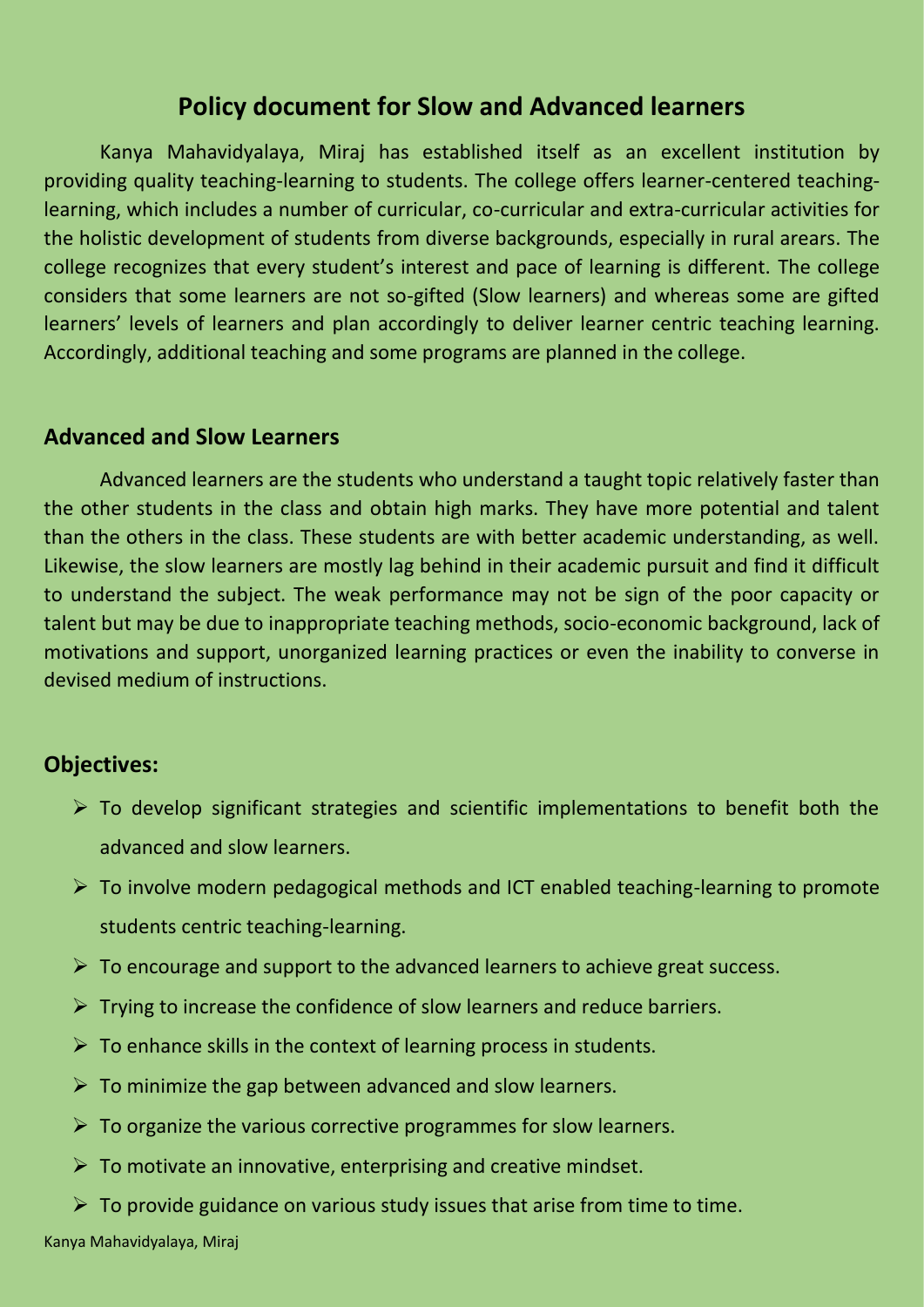#### **Method of assessment:**

Students are assessed through various systems to identify their academic level. In the first year, the students must be assessed on the basis of their obtained marks in previous examination, performance in Achievement Motivation Test, interest in chosen current subject, involvement in classroom teaching-learning and learning pace of students. After the identification of the learners, the departments must prepare a schedule accordingly and allots the topic of faculty members. The students and the teachers must be notified about the scheduled and details of remedial classes through notices. Then, according to the schedule, some remedial classes should be organized for the identified slow learners. During these classes, teachers provide students additional study materials and notes. It is expected to provide so that they can fill the gaps in knowledge and be able to face the academic curriculum in which they are enrolled. In addition, the departments should organize various activities such as group discussions, guest lectures, study tours and interactions with subject matter experts. Their progress should be constantly monitored.

#### **Specific steps to be taken for advanced learners:**

- ➢ To offer special guidance for competitive examinations or better career planning and growth.
- ➢ To encourage them to participate in group discussions, debate, quiz, elocution, research competitions to develop analytical and problem-solving abilities.
- ➢ To conduct webinar/seminar/workshops to improve their presentation and communication skills and personality development.
- $\triangleright$  To organize activities to promote their interactions with the subject experts and develop critical thinking abilities.

#### **Specific steps to be taken for slow learners:**

- $\triangleright$  To conduct exercises to increase Concept clarification and problem-solving ability.
- ➢ Tutorials, assignment's interactions and remedial coaching. Revision of topics.
- ➢ Provision for simplified but standard lectures notes/books/course material.

➢ Enhancement of communication skills and art of reading-learning.

Kanya Mahavidyalaya, Miraj